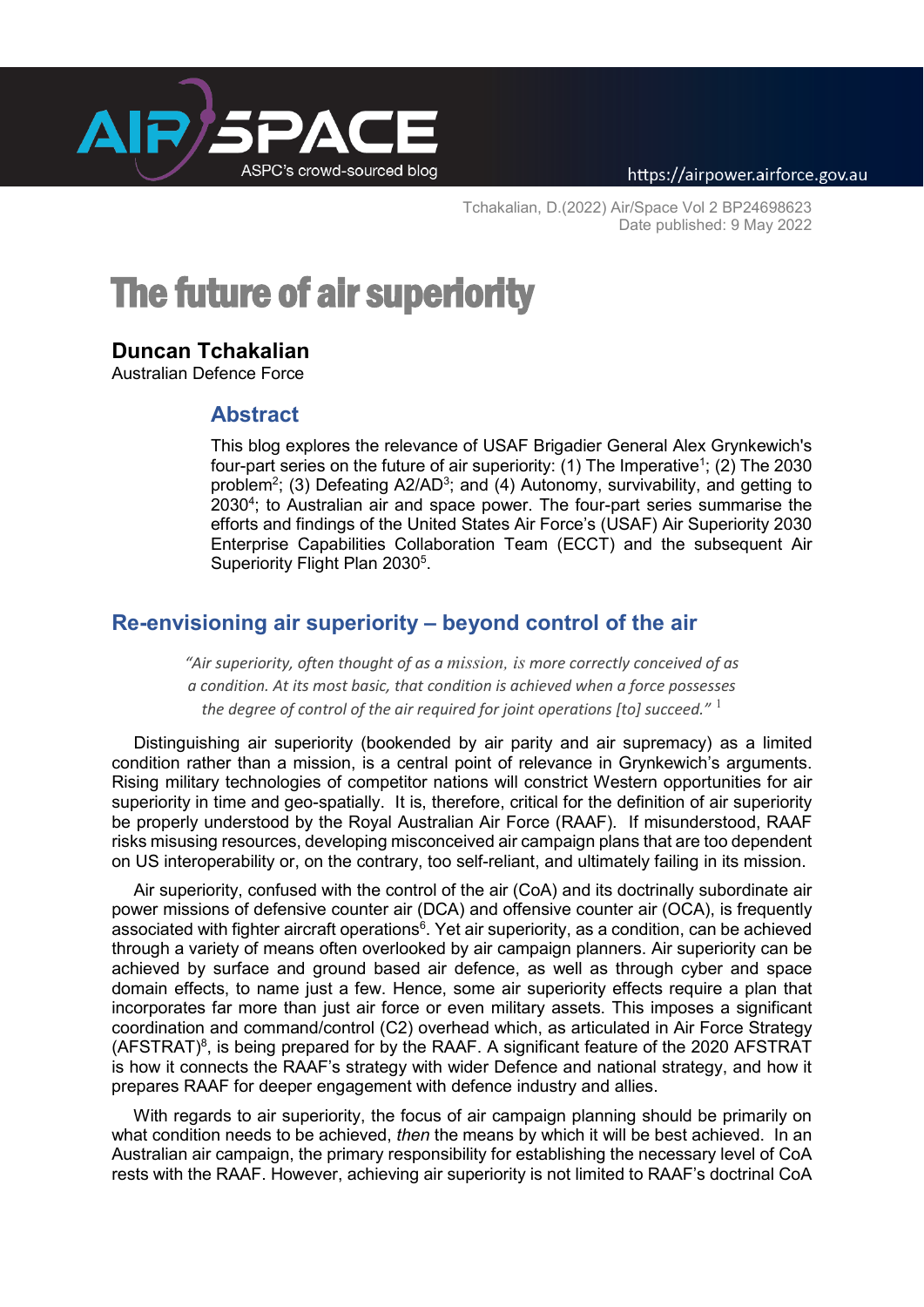missions of DCA and OCA. Exemplified by the first line of effort (LOE) of the AFSTRAT, some or all of the means to achieve the necessary level of CoA may rest with other force elements, such as the Royal Australian Navy's Hobart-class destroyer, the Army's future ground-based air defence assets, or the intelligence community's cyber assets.

This is perhaps counter-intuitive to the RAAF's traditional view of air superiority as the being something achieved from the air domain and by air platforms, such as fighter aircraft. Clearly understanding that air superiority is a condition rather than a mission ––and one that will almost certainly be achieved by combining the effects from multiple domains and platforms is an imperative for the RAAF being realised through contemporary thinking and strategic planning. Regional competition is seeing forthright and innovated change in RAAF and national security strategy and procurement.

#### **Air superiority in 2030**

The simple but uncomfortable conclusion of Grynkewich's "The 2030 problem"2 is that the historical 'game changer' approach to gaining air superiority, such as a new generation fighter, is untenable in 2030. The development of a sixth generation fighter was judged to be cost and time prohibitive. Moreover, threats are evolving faster than the US can develop singular 'game changers'. Grynkewich's study found that the USAF will not retain a military advantage over potential adversaries in 2030 unless a new air superiority paradigm is developed.

Grynkewich argues that the optimal way forward, the new paradigm, is via incremental modernisation across an array of systems. That is, the rapid but graduated upgrade of current platforms, systems, and weapons that comprise a family of systems (FoS), as opposed to concentrating on major upgrades to single platforms. Notably this paradigm includes better use of air-domain data (especially for targeting) as well as cyber and space domain. As an interoperable partner of the USAF, the RAAF is adapting to match this approach.

As Grynkewich observes, the USAF has adopted radical paradigms before. The development of intercontinental ballistic missiles in the 1950s saw the USAF shift away from a bomber-only model for nuclear operations. A radical shift in thinking on air superiority that is focussed on data integration and exploiting the cyber and space domains is analogous to the reframing of concepts for delivery of nuclear weapons. Australia must be prepared and should position itself for radical changes of this magnitude.

With such rapid advances in a broad array of technology and dramatic shifts in USAF thinking, Australia's pursuit of interoperability with the USAF will have to be refined and aligned if it intends to make an integrated contribution to coalition air operations. RAAF's Super-Hornet fleet (sourced from the US Navy) while enhancing capability probably complicates rather than enhances interoperability with the USAF because the USAF has little involvement with sustainment or operation of the US Navy air fleet.

An effective command and control grid<sup>3</sup> uses data for decision processes. Many command and control grids will be automated and performed by machines, which will help achieve fast and decisive actions required for air superiority. Given though the numerous domains and organisations, the vast number of units, platforms and weapons that must be linked and the peculiarities of each of them, this will be immensely challenging for the USAF to develop. Australia's interoperability with such a grid will be similarly difficult to achieve while establishing an independent version may be prohibitively costly. Consequently, the maintenance of Australian interoperability with the USAF could require greater reliance on US systems, particularly on integrating data and exploiting the space and cyber domains.

Reliance on US systems could reduce Australia's capacity to conduct operations that are independent of the US. The ADF's mix of platforms, systems, and weapons means that it will have a quasi-FoS, but without the support of the US command and control grid, the value of this quasi-FoS in achieving air superiority may be compromised. Moreover, keeping pace with